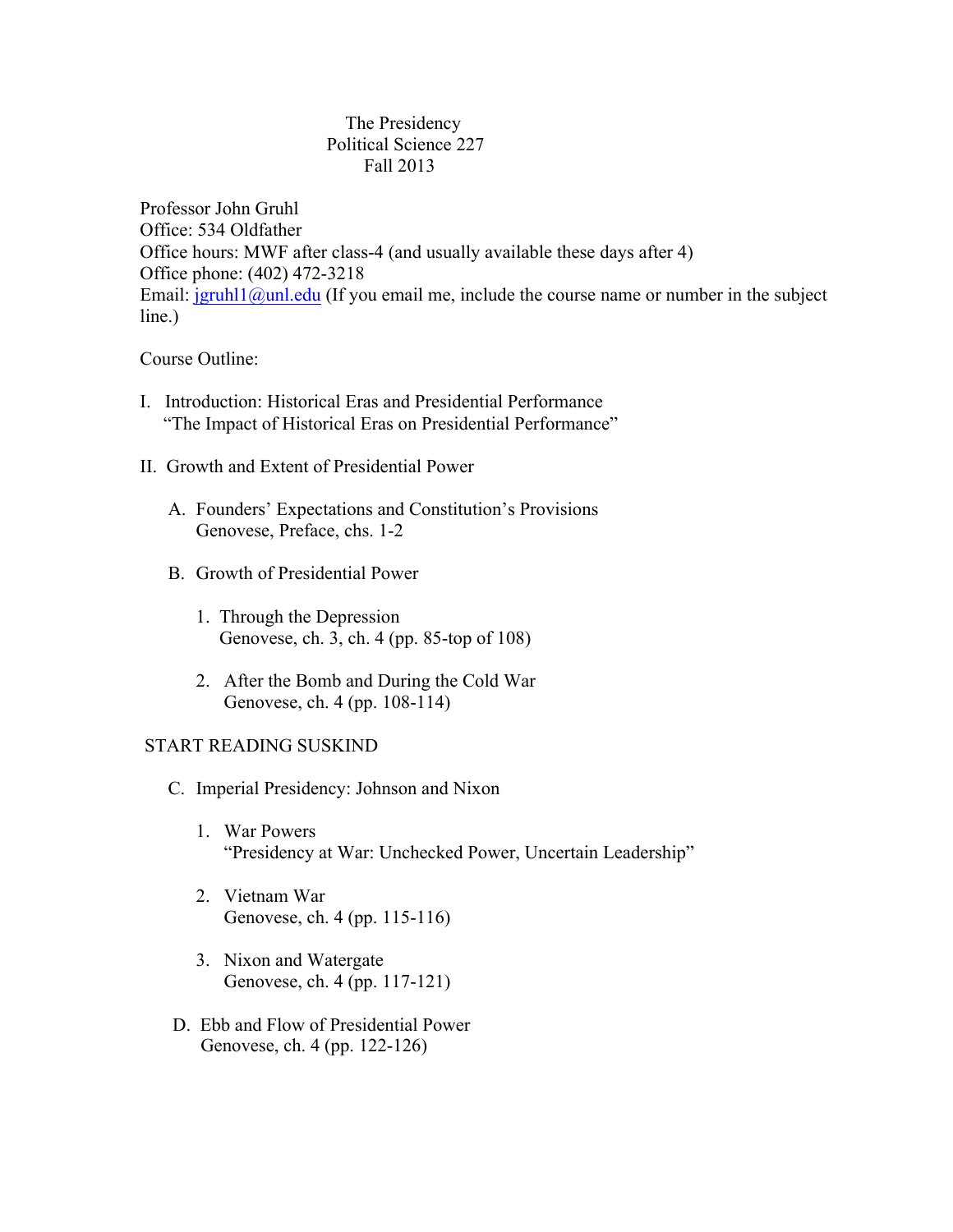- E. Imperial Presidency Returns: G. W. Bush Genovese, ch. 5
	- 1. Secrecy
	- 2. Signing Statements
	- 3. War Powers
	- 4. War Powers: Iraq
	- 5. Terrorism Policies "The Dark Ages"

First Exam—Oct. 9 (tentative)

- F. Imperial Presidency Continues in Foreign Affairs?: Obama
	- 1. Drones "Remote Control"
- G. Presidential Power Versus Congressional Power Genovese, ch. 3 (pp. 31-37)
- III. Deciding
	- A. Vice President and Advisers
		- 1. Vice President "Wanna be VEEP? Okay, But This is Going to Hurt" (required); "The Transition" (optional)
		- 2. Advisers Suskind (entire book, including Author's Notes, Epilogue, and Afterword)

Paper on Suskind due—Oct. 18 (tentative)

## START READING WILLS, LEDBETTER, OR CLARKE

- B. Styles of Decision Making
	- 1. G. W. Bush

 Excerpts from The One Percent Doctrine; "Epilogue" of *The War Within*; "Presidential IQ, Openness, Intellectual Brilliance, and Leadership: Estimates and Correlations for 42 U.S. Chief Executives"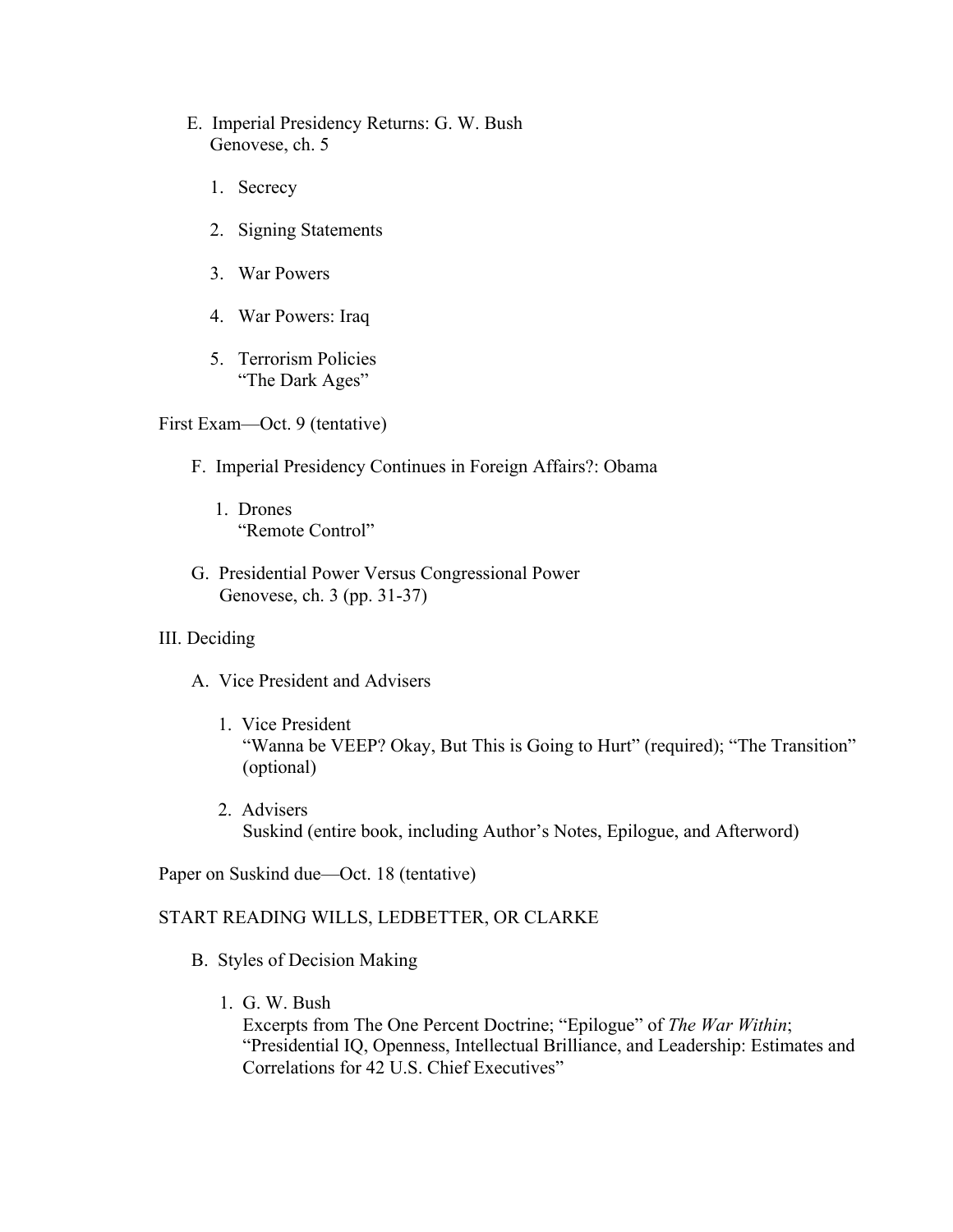2. Obama

"Presidential Style and the Obama Presidency"; "How It Went Down"

- IV. Persuading
	- A. Persuading Congress
		- 1. Persuading Congress
		- 2. Persuading Congress: Carter
		- 3. Persuading Congress: Johnson, Bush, and Obama "After String of Setbacks, More Charm may be the Last, Best Option for Obama"

Second Exam—Nov. 4 (tentative)

- B. Persuading the Public
	- 1. Public Attitudes
	- 2. Using the Media "The Presidential Spectacle"
	- 3. Using the Media: Reagan
	- 4. Using the Media: G. W. Bush "Bush Administration"; "Me Talk Presidential One Day"

Paper on Wills, Ledbetter, or Clarke due—Nov. 13 (tentative)

# START READING GRUNWALD PAGES

- 5. Using the Media: Obama
- V. Adopting Policies: Obama
	- A. Obama's Goals Grunwald, ch. 1 (pp. 25-middle of 35); "Presidential Leadership and Public Opinion in an Age of Polarization"
	- B. Obama's Constraints

"How Racist are We? Ask Google"; "There's No Denying Obama's Race Plays a Role in Protests"; "Boy, Oh Boy"; "Kids Hate-Tweet Obama, Echoing What They Hear at Home"; "Obama and the Polarized Public"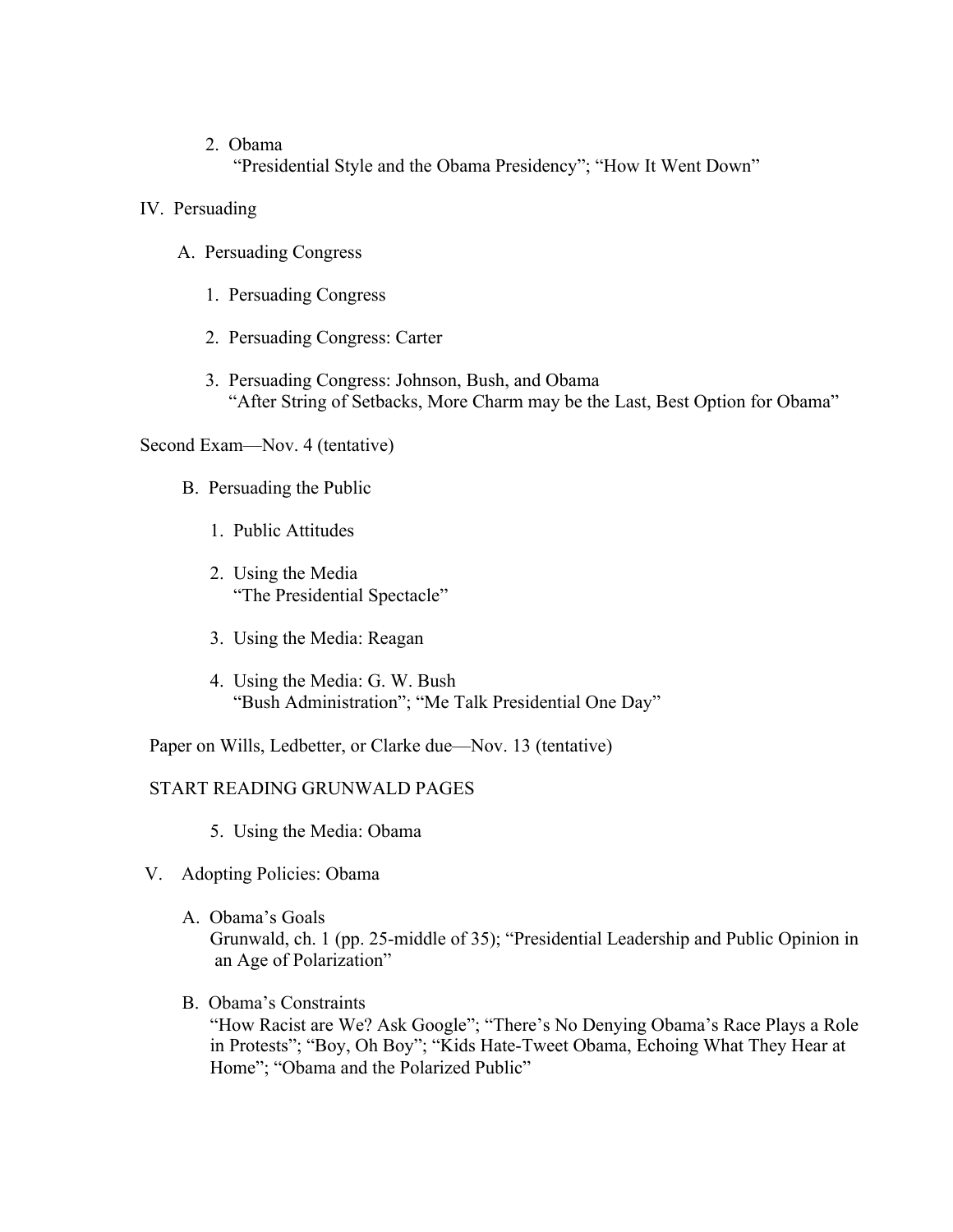## C. Obama's Stimulus

 Grunwald, Introduction, chs. 3, 5, 6, 7 (pp. 140-top of 152; 154-160), 8, 9 (pp. 180-192; 198-204), 10 (pp. 207-211; 214-227), 11 (pp. 228-230; bottom of 236-241; 244-249), 12 (pp. 253-262; 266-277), 13 (pp. bottom of 290-302), 14 (pp. 303-304; 311-315; 317 -330), 15 (pp. 331-top of 339; 346-351), 16 (pp. 352-367; 369-373), 17 (pp. 396-401), 18 (pp. 410-middle of 414), 19 (pp. 424-429; bottom of 434-435; 439-444). SUGGESTION: BEFORE YOU START READING, CROSS OFF CHAPTERS AND PAGES NOT ASSIGNED.

D. Obama's Healthcare

 "Doing Big Things"; "What the Affordable Care Act Means if You Are…." (optional); "A Mandate for Controversy"; "For Obamacare to Work, Everyone Must Be In"; "President Barack Obama Could Learn from Franklin D. Roosevelt"

- E. Obama's Accomplishments and Failures "The Incomplete Greatness of Barack Obama"; "Barack Obama's First Two Years"; "The Strategist"
- VI. Ranking Presidents

 "Abraham Lincoln Ranked Best by 65 Historians"; "Abraham Lincoln is an Idiot"; "Worst President in History?"; "What History Will Say"; "Unwinding Bush"

Final Exam—Th., Dec. 19, 3:30-5:30

Course Reading:

 Genovese, A Presidential Nation Suskind, The Price of Loyalty Grunwald, The New New Deal

and one of the following:

Wills, *Lincoln at Gettysburg* (Prologue, chs. 1-4. Ch. 5 is optional but recommended for English majors and budding stylists.)

 Ledbetter, Unwarranted Influence: Dwight D. Eisenhower and the Military-Industrial Complex (entire book)

 Clarke, Ask Not: the Inauguration of John F. Kennedy and the Speech that Changed America (entire book, including Prologue and Afterword)

 In addition, the articles listed on the syllabus are required and are available through the library's E-reserves, accessible via Blackboard or the library's own website.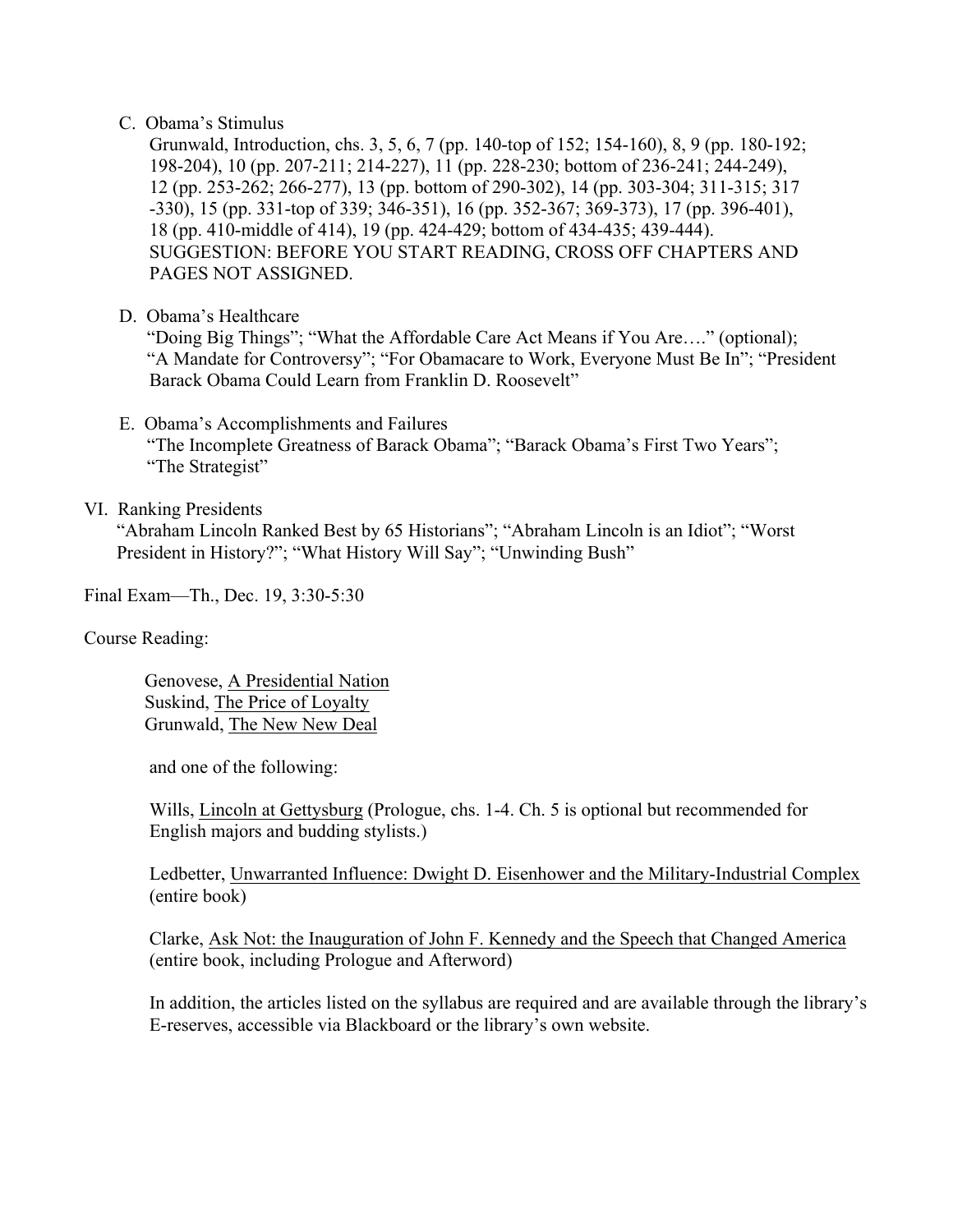Course Requirements and Grading:

Two short (three-page) thought papers based on the readings, two midterm exams, and a final exam. The exams will be all essay, with take-home questions and in-class answers. There is also an expectation that you participate in class, with questions and comments during lectures and discussions. (Attendance itself does not count as participation—you must participate.)

| Distribution for the Course: |                                   |
|------------------------------|-----------------------------------|
| papers                       | 100 points each; 200 points total |
| exams                        | 100 points each; 300 points total |
| class participation          | 50 points                         |

| $534 - 550 = A +$ |
|-------------------|
| $512 - 533 = A$   |
| $495 - 511 = A -$ |
| $479 - 494 = B +$ |
| $457 - 478 = B$   |
| $440 - 456 = B$   |
| $424 - 439 = C +$ |
| $402 - 423 = C$   |
| $385 - 401 = C$   |
| $369 - 384 = D +$ |
| $347 - 368 = D$   |
| $330 - 346 = D$   |
| $0-329=F$         |
|                   |

If your grade based on these factors falls on or near a borderline, your pattern of improvement or decline will be taken into account. If you're taking this course on a pass-no pass basis, you must do C (not C-) work to pass. (Note: political science courses, except internships, taken on a pass-no pass basis do not count toward a political science major.)

## Course Policies:

Mutual respect: This class covers controversial topics. It will be a forum for the exchange of information and opinions. All students can offer their opinions in an atmosphere of mutual respect. If you ever feel that the atmosphere in the class makes it uncomfortable for you to share your views, see me about your concerns.

Attendance: Not taken, but you, of course, are responsible for all material covered in class and need to attend to participate. Significant portions of the exams will come from material covered in class.

Make-up papers and exams: Available only in special circumstances. You should receive prior permission from me or certification from a doctor. If you do not complete an assignment, you will receive a zero (not an F).